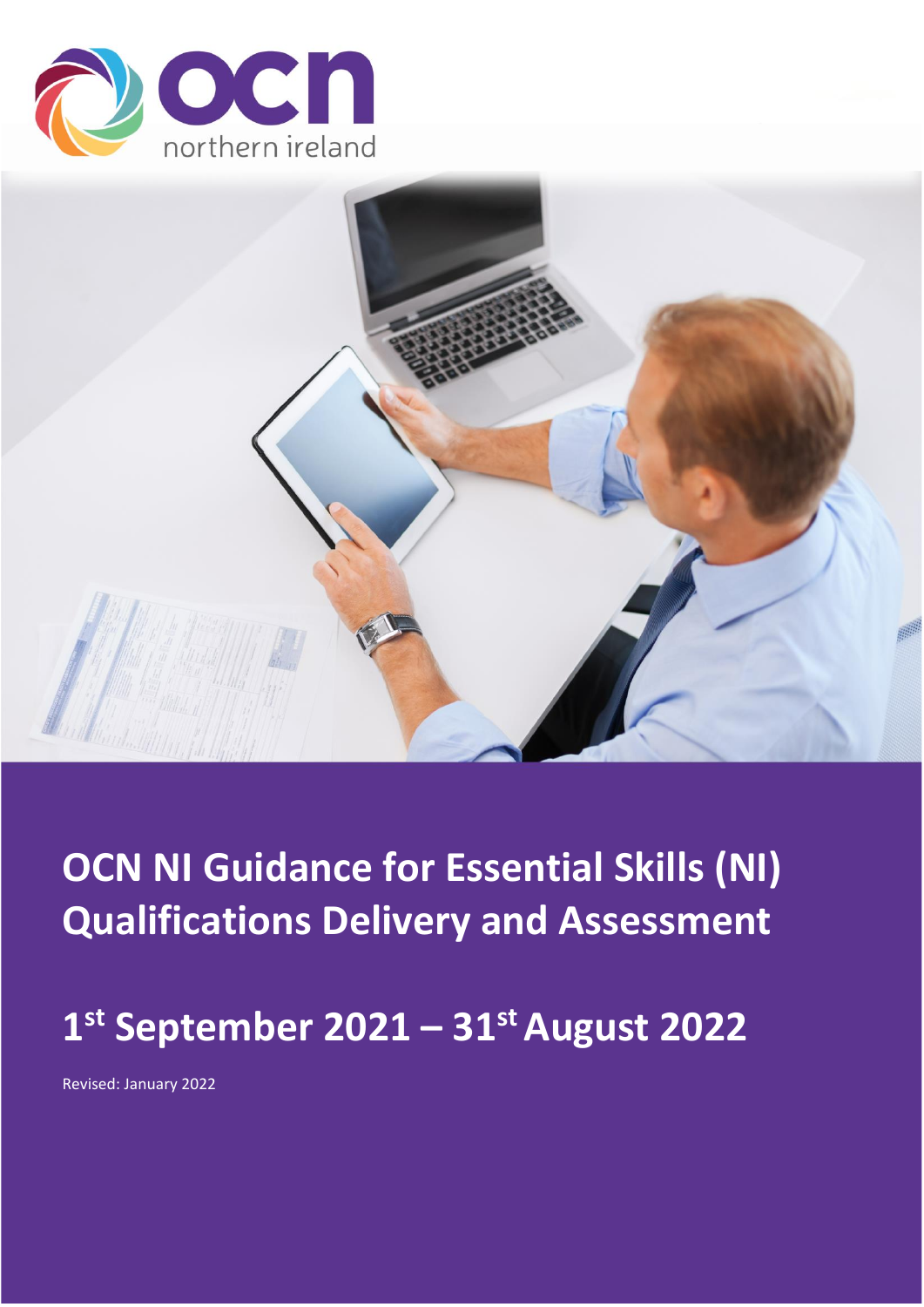

## Contents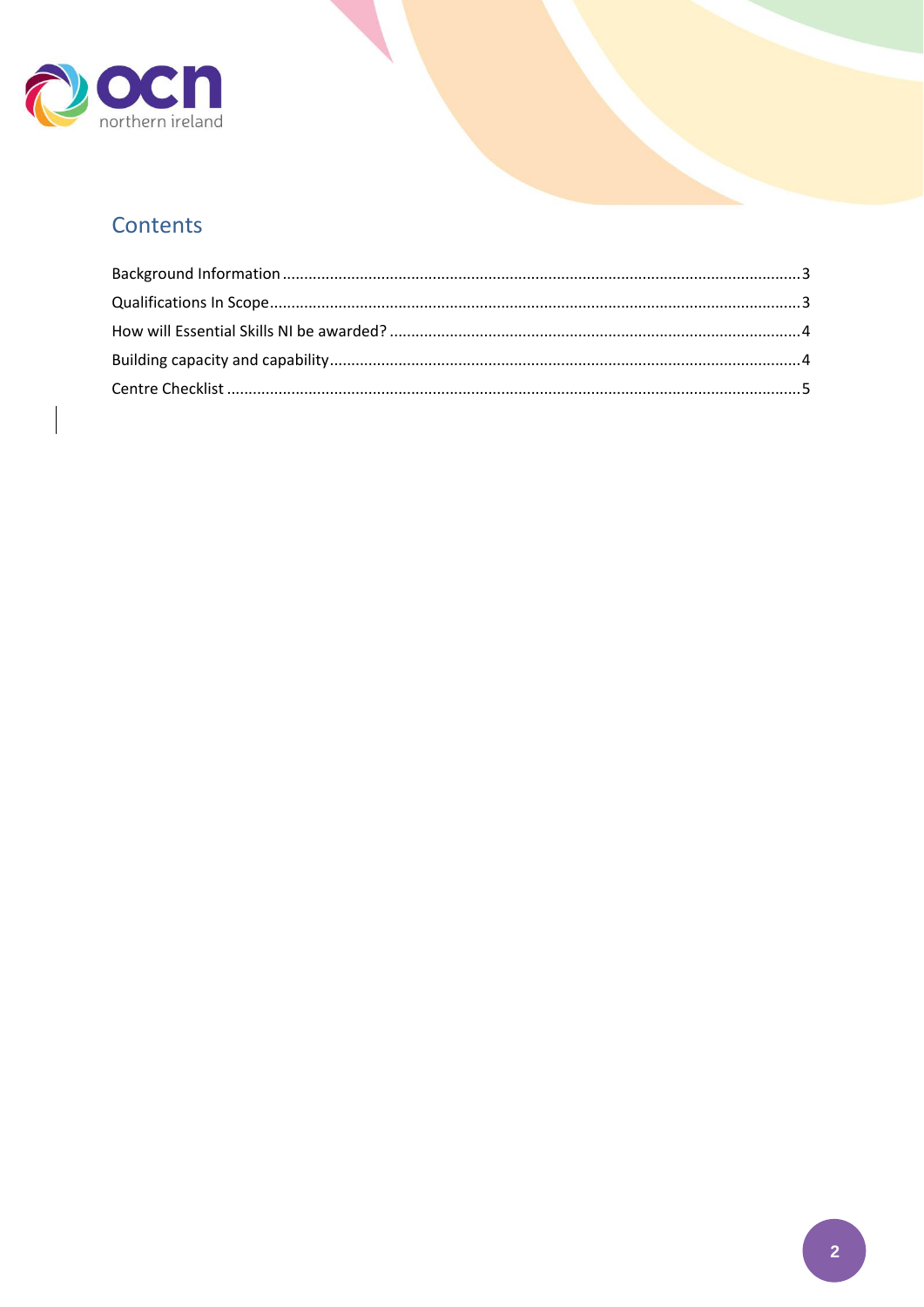

### <span id="page-2-0"></span>**Background Information**

OCN NI recognise the extraordinary challenges centres have experienced over the past two academic years. While a number of alternative arrangements were made during this timeframe, the emphasis has always been to preserve standards, maintain public confidence in the qualifications, and meet the reasonable needs of all users of these qualifications.

During the course of the Covid-19 pandemic to date, a range of exceptional arrangements for assessing and awarding Essential Skills qualifications have been put in place. These arrangements have facilitated the issuing of results for Essential Skills qualifications. They were proportionate to irregularities and disruptions to assessment administration and as outlined above, the arrangements have been subject to review and revision as local and national circumstances changed.

As the Covid-19 vaccination programme progresses and we are looking towards recovery, shared feedback from stakeholders reveals an appetite for normal arrangements for the award of Essential Skills (NI) qualifications in 2021 to 2022. However, given the need for compensatory actions over the past 15 months, stakeholders recognise the need for contingency planning. Also relevant is the desire to learn from any successes that have emerged from the resilience that has been built over the course of the pandemic.

Following a review of the new CCEA Regulation directive for the assessment of Essential Skills for September 2021 – 2022 (issued 17 July 2021), OCN NI has produced this guidance document to help our centres prepare for the coming academic year. Our priority is to ensure that Essential Skills NI Learners continue to receive fair and robust results over the coming months that reflect their efforts and allow for due consideration of progression pathways, whether that be to further study or employment.

Thisinformation is provided in context to the most up-to-date advice for educational settings provided by the Department of Education, Department for the Economy, HSC Public Health Agency and is compliant with CCEA Regulation guidance.

### <span id="page-2-1"></span>**Qualifications In Scope**

This document is relevant to Centres offering Essential Skills NI qualifications provided by OCN NI from  $1<sup>st</sup>$  September 2021 – 31<sup>st</sup> August 2022.

Qualifications that fall in scope of this guidance:

- Level 1 Certificate in Essential Skills Application of Number (601/8943/5)
- Level 1 Certificate in Essential Skills Communication (601/8941/1)
- Level 2 Certificate in Essential Skills Application of Number (601/8944/7)
- Level 2 Certificate in Essential Skills Communication (601/8942/3)
- Entry Level Certificate in Essential Skills Adult Literacy (601/8226/X)
- Entry Level Certificate in Essential Skills Adult Numeracy (601/8225/8)
- Level 1 Certificate in Essential Skills ICT (601/8213/1)
- Level 2 Certificate in Essential Skills ICT (601/8214/3)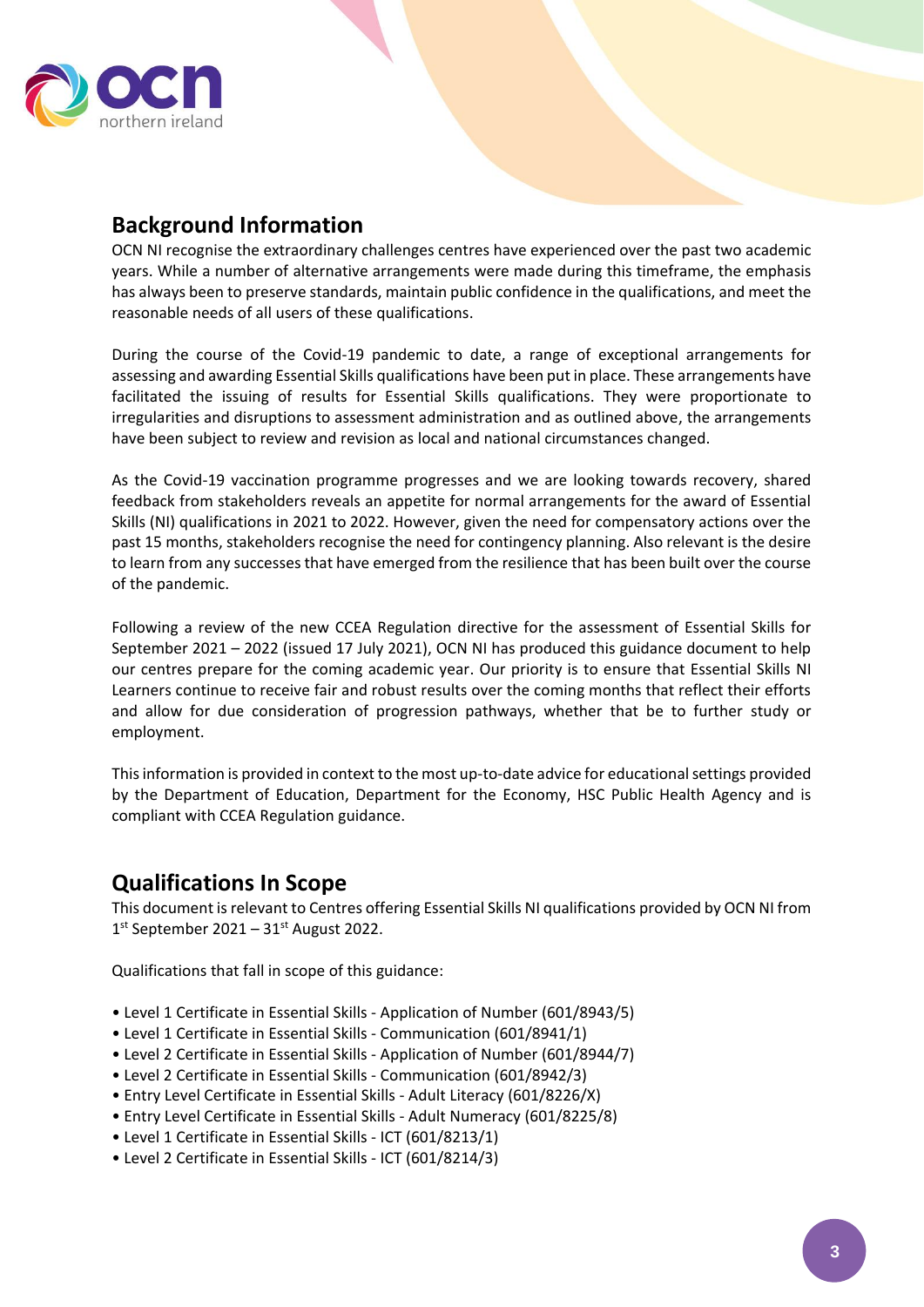

#### <span id="page-3-0"></span>**How will Essential Skills NI be awarded?**

Essential Skills NI qualifications are taken by a wide range of Learners, including apprentices, and play an important role in supporting progression to both further study and to employment.

In line with the expectation of the Northern Ireland Minister for the Economy (July 2021, CCEA Regulation, Arrangements for the Award of Essential Skills (NI) Qualification in 2021-2022):

- Examinations and assessments for all Essential Skills NI qualifications are to go ahead as per normal Essential Skills NI policy for summative assessments. For clarity, availability of paperbased end tests will be a normal assessment arrangement for this academic year. OCN NI will publish an examination schedule for centres via the OCN NI website. Remote assessment of Speaking and Listening is permitted as a normal assessment method for Level 1 and Level 2 Communication qualifications. This guidance does not permit issuing results through alternative evidence.
- Awards are to be made on the basis of normal examination and assessment evidence.
- To facilitate contingency planning, should the need arise on public health advise, centres are required to retain trusted sources of formative and summative assessment evidence for learners participating in Essential Skills NI courses from 1st September 2021 to 31st August 2022. **OCN NI encourage a Teach, Assess and Bank approach to all centres. The advantage of this approach is that an ongoing record of individual performance and achievement is maintained, and accumulated evidence is validated and reliable.**

#### <span id="page-3-1"></span>**Building capacity and capability**

Centres should ensure they are in the strongest possible position to manage any further disruption caused by the Covid-19 pandemic. To address any further disruptions, centres must ensure they retain the information necessary to confirm achievement should moderation be required in the absence of an examination process.

OCN NI require the retention of:

#### **Formative Evidence**

• Examples of learner progression against Essential Skills NI curriculum. This evidence should be appropriately assessed and annotated with feedback to the learner which provides them with guidance on areas for improvement. Formative evidence should be dated and signed.

#### **Summative Evidence**

• Mock Examination(s) completed under controlled conditions when candidates are deemed "exam ready", should be dated and signed. Sample papers can be accessed via the centre login section of the OCN NI website.